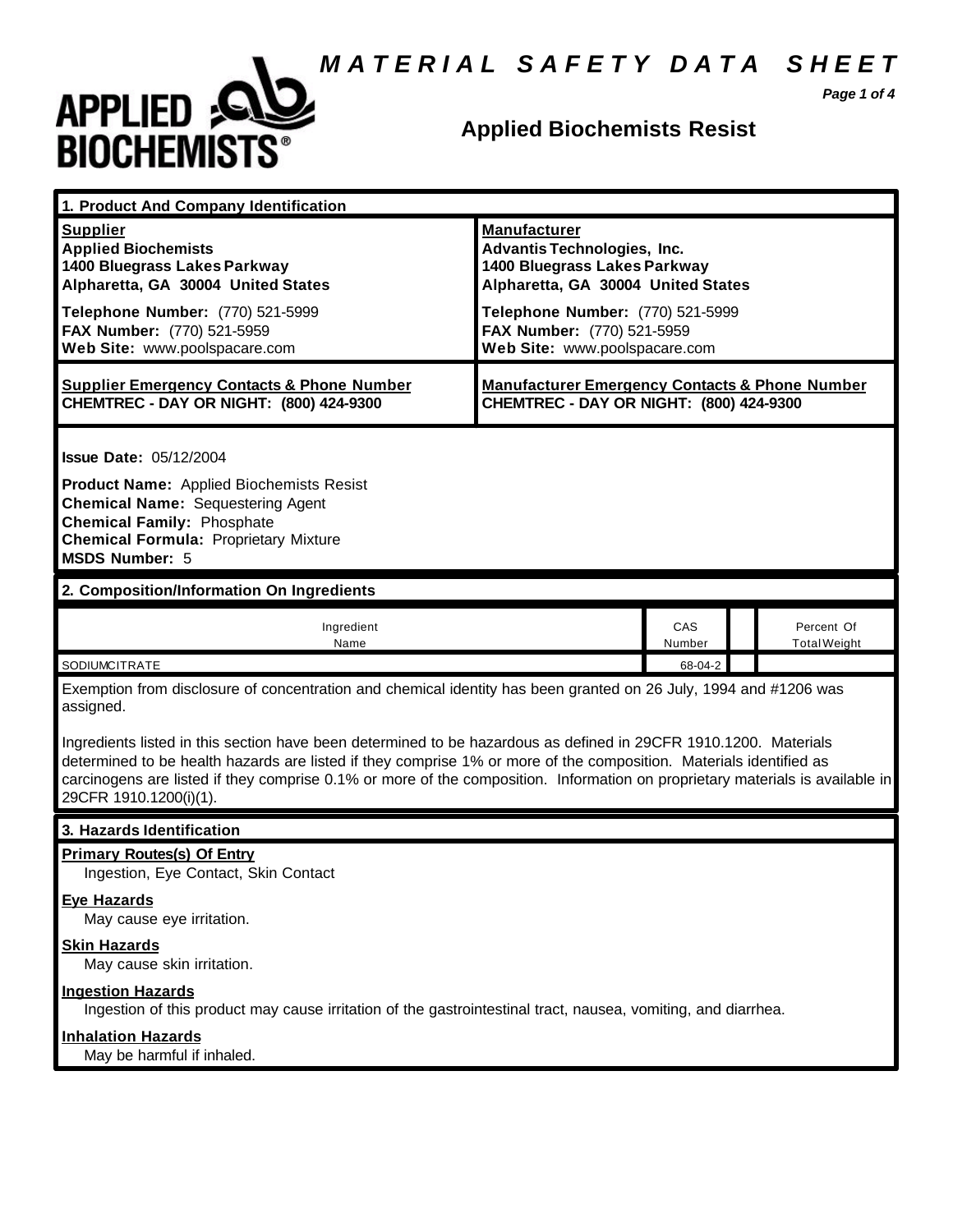#### **Applied Biochemists Resist**

| <b>First Aid (Pictograms)</b>                                                                                                   |
|---------------------------------------------------------------------------------------------------------------------------------|
|                                                                                                                                 |
| 4. First Aid Measures                                                                                                           |
| <b>Eye</b><br>Remove the victim from the source of contamination or exposure to nearest eyewash or other source of clean water. |
| <b>Skin</b><br>Rinse the affected area with tepid water for at least 15 minutes.                                                |
| Ingestion<br>Get medical attention immediately.                                                                                 |
| <b>Inhalation</b><br>If inhaled, remove to fresh air. Consult a physician.                                                      |
| <b>Fire Fighting (Pictograms)</b>                                                                                               |
|                                                                                                                                 |
| 5. Fire Fighting Measures                                                                                                       |
| Flash Point: n/a °F                                                                                                             |
| <b>Fire And Explosion Hazards</b><br>May produce Toxic fumes of Na2O, POx                                                       |
| <b>Extinguishing Media</b><br>Use the appropriate extinguishing media for the surrounding fire.                                 |
| 6. Accidental Release Measures                                                                                                  |
| Flush spill area with water.                                                                                                    |
| 7. Handling And Storage                                                                                                         |
| <b>Handling And Storage Precautions</b><br>Keep out of reach of children.                                                       |
| <b>Handling Precautions</b><br>Avoid contact with eyes. Do not get on skin.                                                     |
| <b>Storage Precautions</b><br>Store in a cool dry place.                                                                        |
| <b>Work/Hygienic Practices</b><br>Use safe chemical handling procedures suitable for the hazards presended by this material.    |
| <b>Protective Clothing (Pictograms)</b>                                                                                         |
|                                                                                                                                 |
|                                                                                                                                 |
| 8. Exposure Controls/Personal Protection<br><b>Engineering Controls</b>                                                         |
|                                                                                                                                 |

**Engineering Controls** Local exhaust acceptable. Special exhaust not required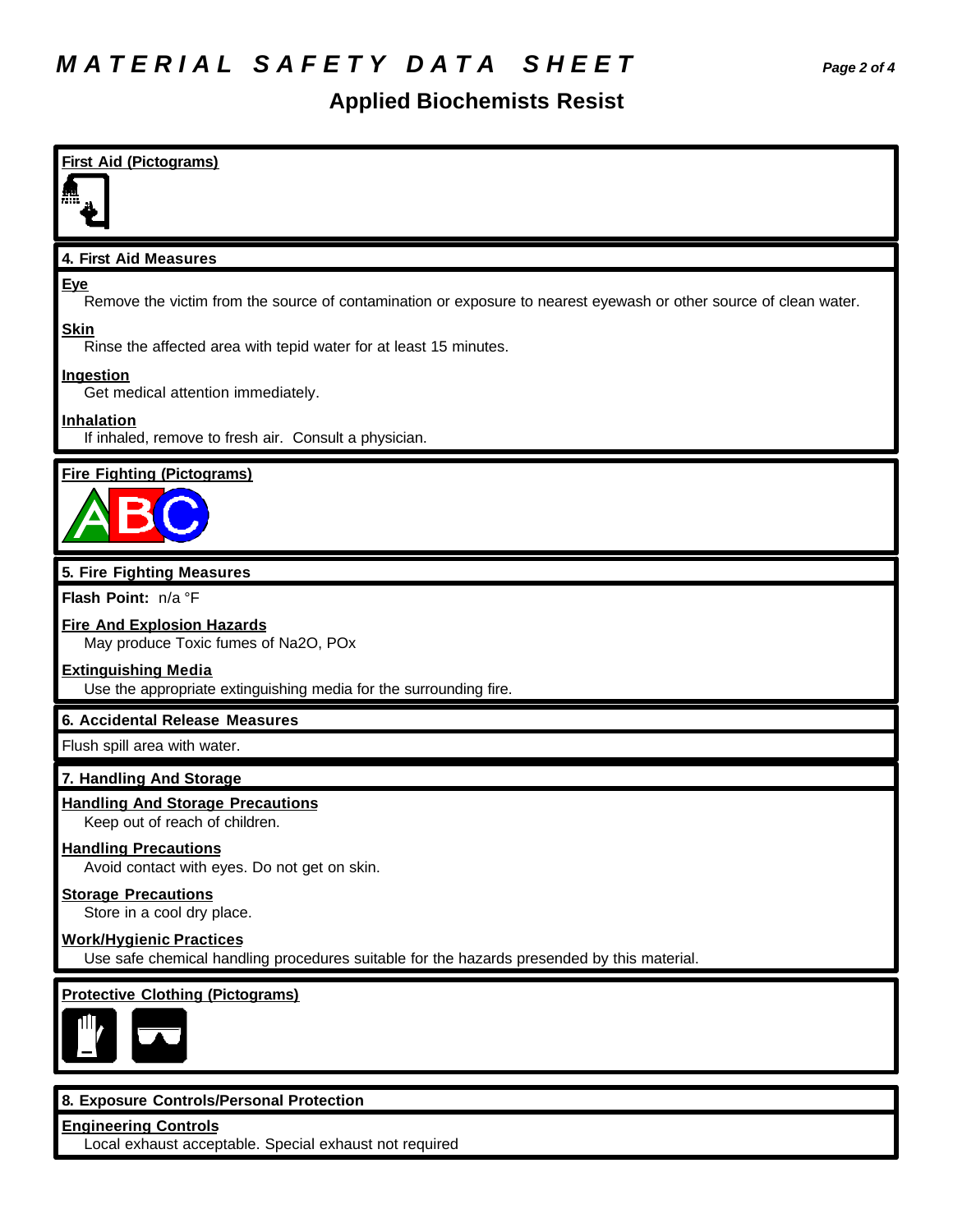## *M A T E R I A L S A F E T Y D A T A S H E E T Page 3 of 4*

### **Applied Biochemists Resist**

| 8. Exposure Controls/Personal Protection - Continued                                                                                                                                                                                                                                |
|-------------------------------------------------------------------------------------------------------------------------------------------------------------------------------------------------------------------------------------------------------------------------------------|
| <b>Eye/Face Protection</b><br>Safety glasses with side shields or goggles recommended.                                                                                                                                                                                              |
| <b>Skin Protection</b><br>Lab coat or other work clothing. Launder before reuse. Chemical-resistant gloves.                                                                                                                                                                         |
| <b>Respiratory Protection</b><br>None normally required.                                                                                                                                                                                                                            |
| 9. Physical And Chemical Properties                                                                                                                                                                                                                                                 |
| <b>Appearance</b><br>Clear liquid                                                                                                                                                                                                                                                   |
| Odor<br>None                                                                                                                                                                                                                                                                        |
| <b>Chemical Type: Mixture</b><br><b>Physical State: Liquid</b><br>Melting Point: n/a °F<br>Boiling Point: >1500 °C<br>Specific Gravity: 1 g/ml<br>Percent Volitales: Not established<br>Vapor Pressure: Not established<br>Solubility: soluble<br>Evaporation Rate: Not established |
| 10. Stability And Reactivity                                                                                                                                                                                                                                                        |
| <b>Stability: Stable</b><br>Hazardous Polymerization: Will not occur                                                                                                                                                                                                                |
| <b>Incompatible Materials</b><br>None known                                                                                                                                                                                                                                         |
| <b>Hazardous Decomposition Products</b><br>Toxic fumes of Na2O, POx                                                                                                                                                                                                                 |
| 11. Toxicological Information                                                                                                                                                                                                                                                       |
| <b>Acute Oral Effects</b><br>LD50 mg/kg (rat)<br>Sodium Citrate<br>1546 mg/kg                                                                                                                                                                                                       |
| 12. Ecological Information                                                                                                                                                                                                                                                          |
| No Data Available                                                                                                                                                                                                                                                                   |
| 13. Disposal Considerations                                                                                                                                                                                                                                                         |
| May be generally flushed into sanitary sewer. Refer to applicable federal, state, and local regulations prior to disposition of<br>container and residual contents.                                                                                                                 |
| <b>14. Transport Information</b>                                                                                                                                                                                                                                                    |
| <b>Proper Shipping Name</b><br>NOT REGULATED                                                                                                                                                                                                                                        |